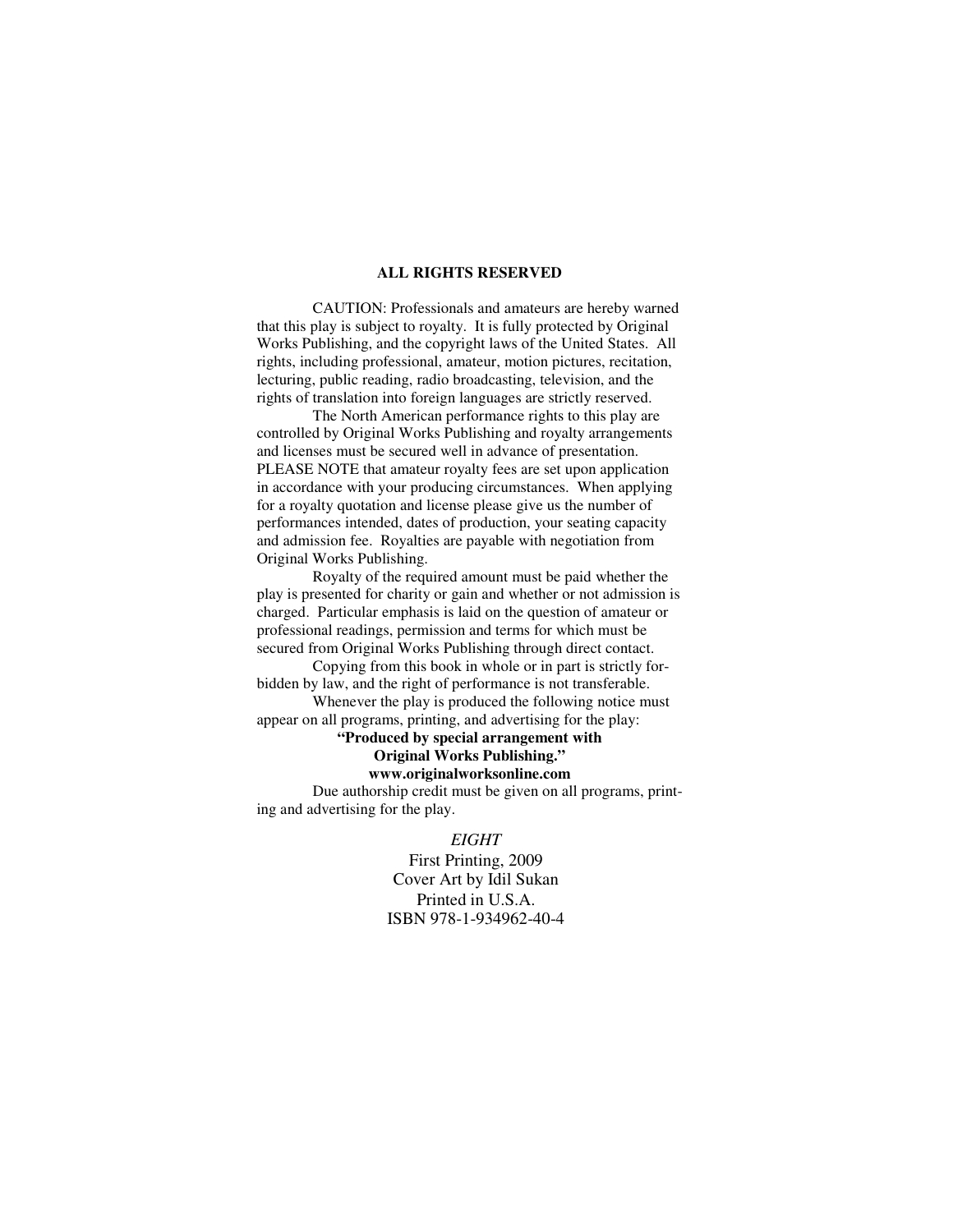#### **Premise**

Eight monologues of fifteen minutes each. On arrival, the audience is provided with a brief character outline of all eight characters, and a voting slip. The audience selects the four of the eight characters that they wish to see. As the audience enter the auditorium all eight characters are lined up across the front of the stage. Once house lights dim the cast take their seats and face the back of the stage. An over-head projector shuffles cartoon images of each character on the back wall, landing on the selected character. The selection of characters should appear entirely random and the audience should be convinced that the cast are not aware who is playing next.

*EIGHT* was first performed at Bedlam Theatre, August 2 – August 23, 2008 during The Edinburgh Fringe Festival 2008. It was directed by Ella Hickson.

Original open/close music: 'Leaf House' – Animal Collective Technical Director – Xander Macmillan

The cast was as follows:

| <b>DANNY</b>  | <b>Henry Peters</b>     |
|---------------|-------------------------|
| <b>JUDE</b>   | <b>Simon Ginty</b>      |
| ANDRÉ         | Michael Whitham         |
| <b>BOBBY</b>  | <b>Holly McLay</b>      |
| <b>MONA</b>   | Alice Bonifacio         |
| <b>MILES</b>  | Solomon Mousley         |
| <b>MILLIE</b> | Ishbel McFarlane        |
| <b>ASTRID</b> | Gwendolen von Einsiedel |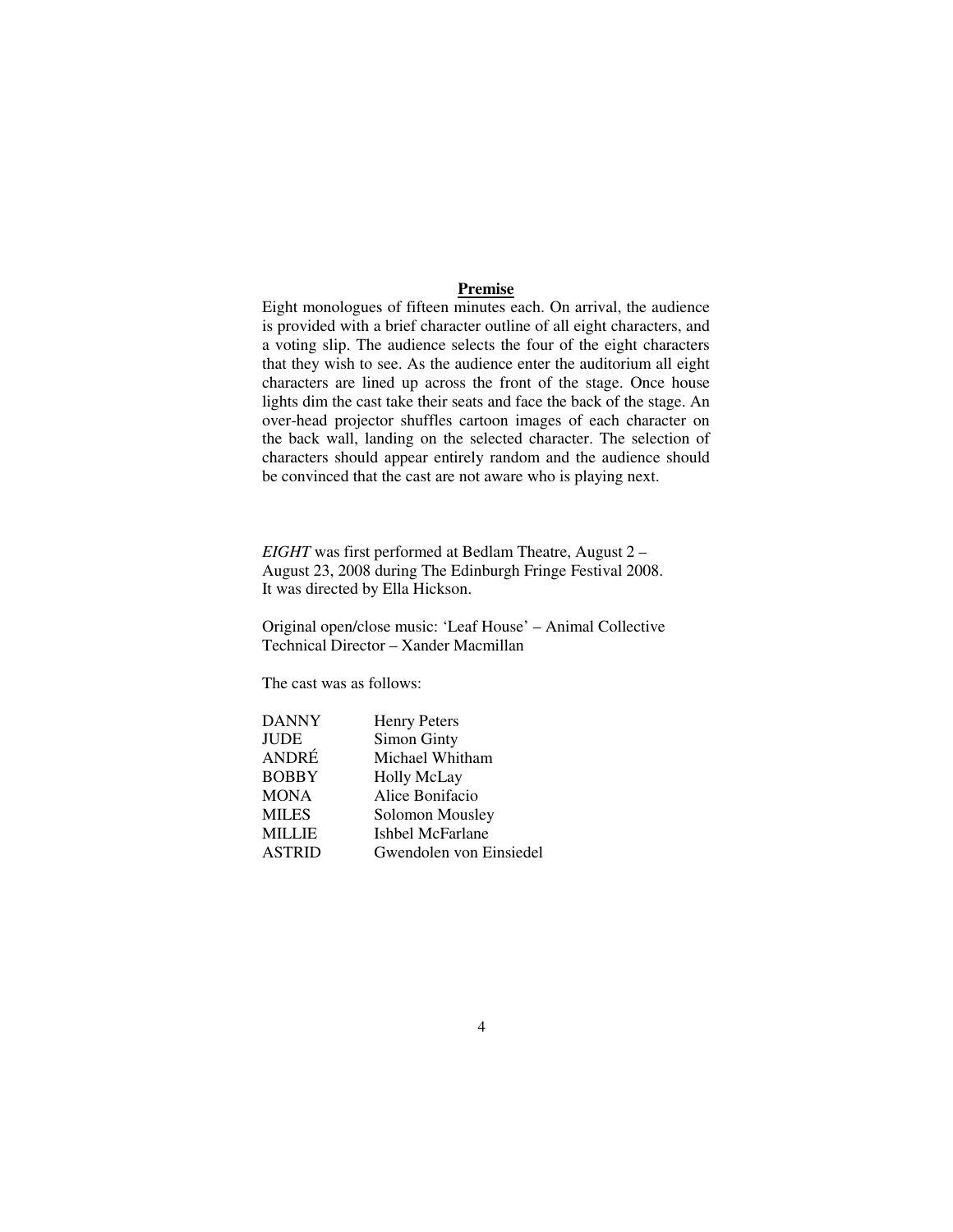# EIGHT

#### **DANNY**

*Danny is a well built man in his early twenties. He sits on a black box in the centre of the stage with a corpse's head lain across his knee, he is feeding water to the corpse. He is wearing jeans, a black wife-beater and black boots. Danny is 23 years old but he appears much younger; his learnt manner is one of faux aggression, however, he fails to disguise an underlying vulnerability. Danny is a little slow and essentially sweet.* 

#### *Danny, hushed, talks to the corpse.*

 Here you go little one – head up, 'ave some water, come on, your lips are all crackin', come on. Look, I can't be doin' everyfing for you, it's 'ard enough sneakin' in for nights, that fat bastard porter is gunna see me one a these days and I'll get fuckin' nailed. Now come on darlin'.

You're a nightmare in't you? I used to be the same. Mum always said I was a pain in the neck, always bawling when she was tryin' to get stuff done.

*Danny walks forward and begins to address the audience.*  Mum used to work for one of them poncey magazines; it's why we had to move up north, to Preston; it's newest city in England you know? I was dead excited, shouldn't have been…borin' as fuck here. Mum's job was to make sure all the people on the frontcover of the magazine looked right. I used to watch her, it was like magic, she'd give 'em big old smiles and scrape off all their fat, anything not perfect she'd jus' rub out, make it disappear. When she was done all them people looked beautiful, like, like - dolls. The problem was it made me sort a sad to look at all the ugly people after that; all them people who look fat or spotty or just sort a strange, when mum made it seem real easy to look just right.

At school, Hutton Grammar, I was never bright so sports were always my thing and I was always big, like my Dad has been. They used to call him Monster Cox, which I always though was 'cos he was built like a tank but it turned out it was 'cos he had a massive dick. He died in the Falklands, he was a Sapper, part 'a the Royal Engineers, had a bit more up top than me. *Laughs – self deprecating.* Mum always seemed a bit afraid after Dad had gone, she seemed sort a smaller, she didn't look 'right'. I guess that was why I wanted to get big, like Dad had been, to make things better – protect her, like*.*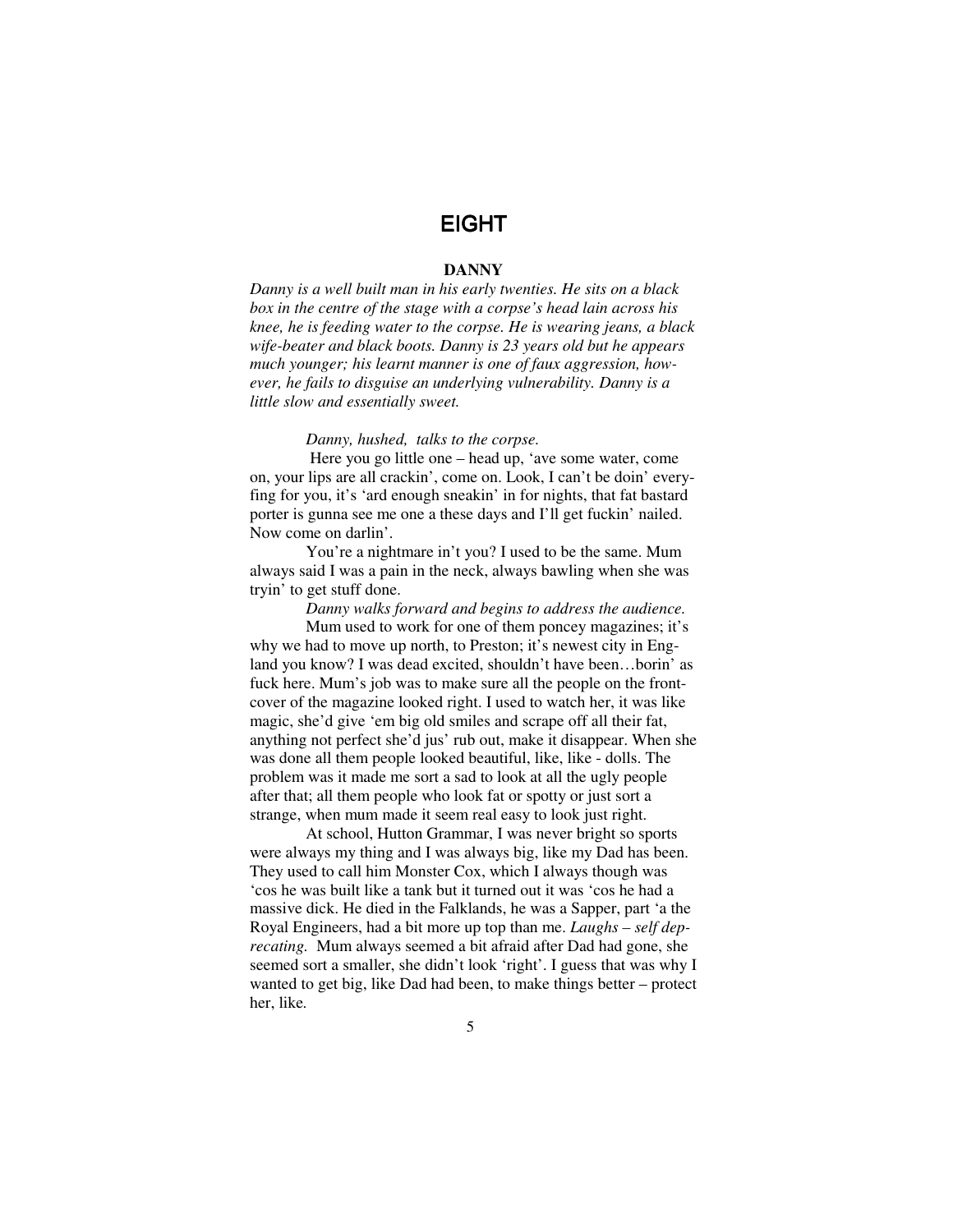## **JUDE**

*One large black block, centre stage, acts as bed/dinner table – navigated around in the opening sections. Jude is dressed in school trousers, shirt and a tie.* 

This time last summer, Dad sent me to the south of France. The day I left he stood on the front step and saluted my departure, like some bloody sergeant major, pair of baggy corduroys, copy of the Guardian wedged under his arm.

'Off you go my son' he yelled, 'you will walk away a boy and return a man!'

Except I could barely hear him 'cos he had Haydn's farewell symphony booming out of every window. *Moves to sit on block.*  When I stepped off the plane, the first thing I felt was the heat  $-$  it smacked me in the face, the stair burned my feet through my shoes; I strained to see the city in the distance, but I couldn't see a thing, I was shitting myself.

Taxi dropped me off at boulevard Victor Hugo. Now my Dad would have been in his element, I could hear his voice in my head: 'did you know Jude that without Victor Hugo, I strongly doubt we would've ever had Dickens'. Really Dad, that's fascinating. I felt for the sandwiches he'd put in the bottom of my bag, but I'd eaten them on the plane.

*Starts moving behind block down 'street'.* 

Twenty-three, twenty-four – fuck a duck... It was huge. Wrought-iron gates squeaked open, I carried my suitcase up to this big green door; the paint was all cracking off it in the heat. There were old fashioned shutters and yellow walls. It looked like all the Rivera photos that Dad had showed me before I left, all those stories about *sits, imitates Dad, talking down to imaginary Jude* Fitzgerald, Picasso and Hemingway, when genius was valued, Jude, and the women, oh the women, beautiful muses with wild eyes and, oh what did he say?...oh yeah, 'reckless abandon', as if he was a hundred years old and he had been there himself – sad act.

I breathed in. I knocked. I was shown to my room by a crazy and crooked looking woman with fag-breath who kept scowling as my bag slammed against the stairs; 'pardon' I whispered weakly, with this pathetic smile like I'd just peed myself. *smiles.* She growled *growly French accent,* 'Mme Clara will return later little boy, for the dinner', alright. *Sits on the side of his bed and looks around agog.* As much as I wanted to be back in Poynton my French room was…pretty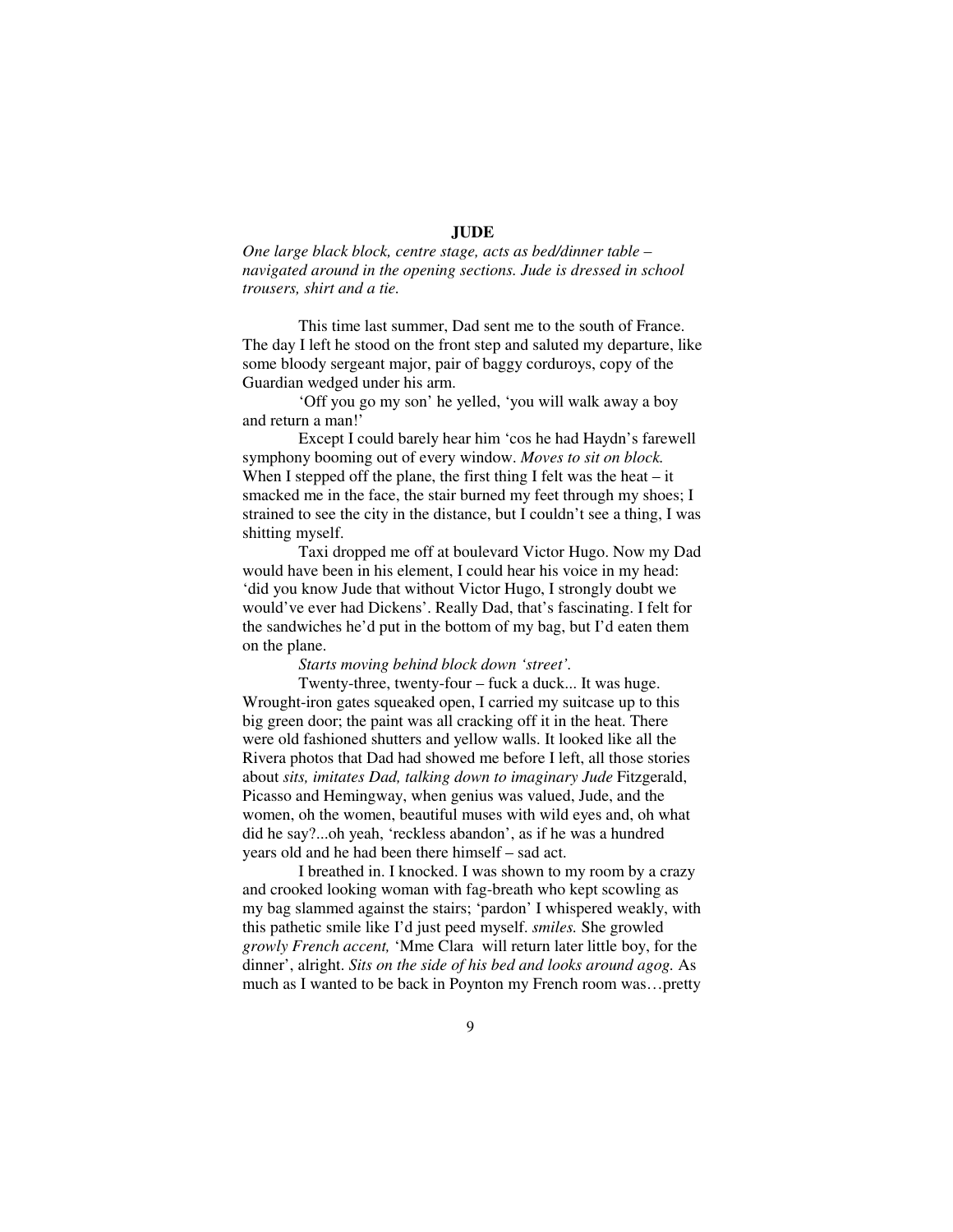## **ANDRÉ**

*André, originally Andrew, is a 28 year old gallery owner. He enters his gallery, clearly shaken, takes a moment to catch his breath and positions himself on a high stool.* 

I have to say, this wasn't the ending that I had in mind. I'm not sure what I did have in mind. Probably a whisper of a happy ever after, you know, wearing matching cardis, sharing digestives, but I hadn't thought I'd been stupid enough to pin anything on it actually happening. It's easy for the Cinderellas and Sleeping Beauties of this world, but we're a little low on route planners for Prince Charming and….Prince Charming; Serious lack of 'fairy' tales.

 This certainly isn't one, is it? I think we can all agree that coming into work half an hour late on a Monday morning and finding your boyfriend hanging from the rafters by a Hèrmes scarf, well…it's not exactly happy ever after, is it?

 That bloody scarf; I've always maintained that a high price means high quality but who knew Hèrmes could take a man's weight - and let's be clear he was no skinny little fag, he was a big fat chunky. He was never going to wear it; I don't know what I was playing at giving it to him. He wasn't the scarf type, you see, Hèrmes or otherwise – never had been. I spent my teenage years trying my very hardest to look like Cindy Lauper, him? No, going with a button fly over a zip was his idea of outrageous.

Where's that sodding ambulance? He can't just be, up there, like that. I guess the rush isn't on once they know resuscitation heroics are out. More or less a removal job now - heavy load lads, mind your backs. His big, purple face is dribbling all over an Emin print. Why he chose the bloody stock room? It's not like he was being shy, putting a Hèrmes noose round your neck, it's not quite the same as popping a few pills and drifting off, is it? He might as well have done it in the front fucking window, nice bit of performance art... No, he wanted to save this one just for me, one man show.

I bet I'm not insured for suicidal dribble either - that's five k down the shitter.

They're bound to judge aren't they, snoopy little paramedics? One art gallery, two queers, one corpse, that's never going to look good, is it? They'll look for syringes and…hamsters and expect some paid-by-the-hour twelve year old to pop out with a dummy in his gob. I wish we'd ever been that bloody exciting.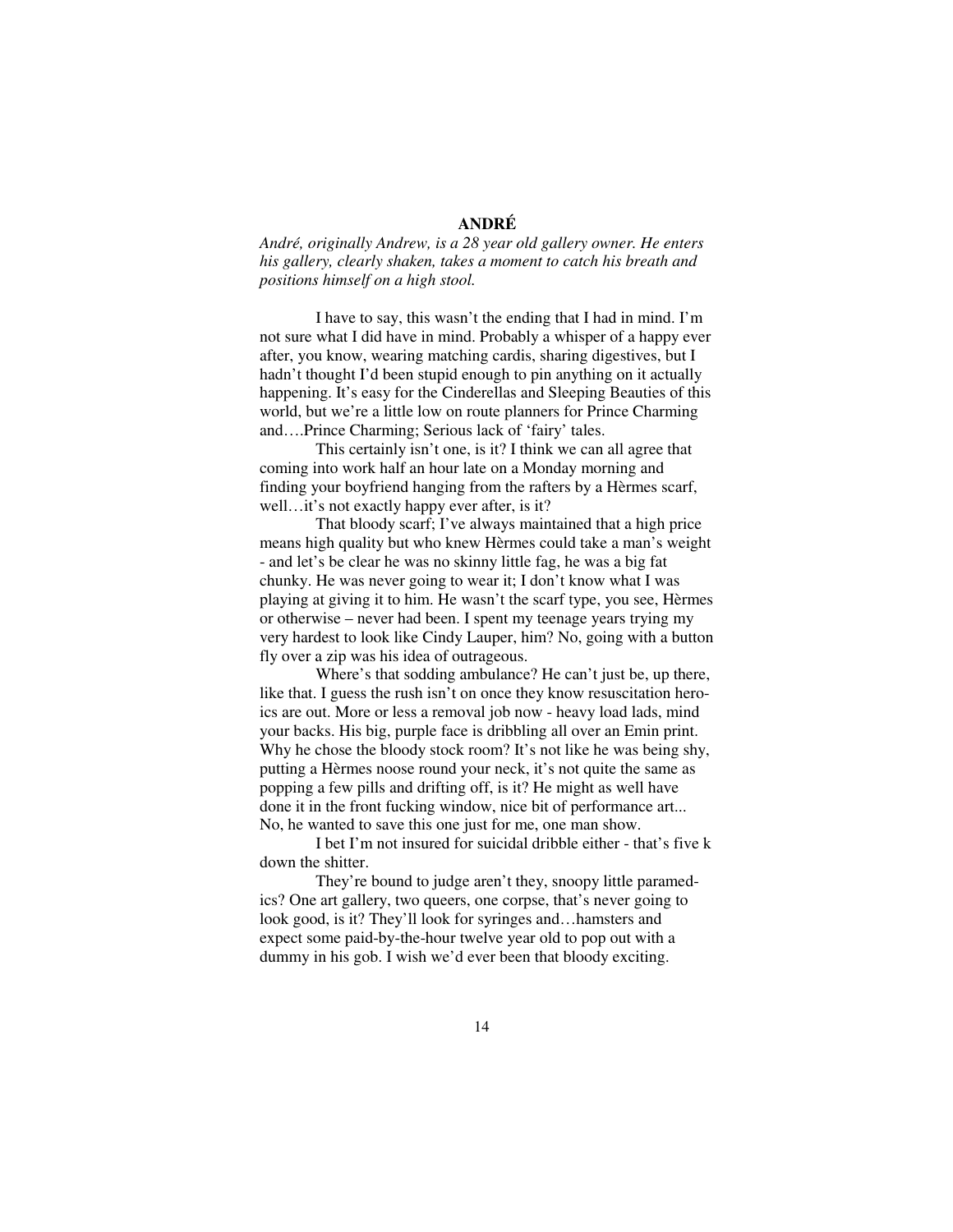#### **BOBBY**

*Lights up on Bobby, 22yr old mother of two – wearing a red Addidas tracksuit, she is seated on a table. We imagine her kids, Kyle and Chloe, 4 and 6, at her feet in front of the telly. She's reading down to them with enthusiasm. Bobby has a strong, working-class Edinburgh accent, she mimics an upper-middle class English accent when impersonating Mrs. Beeton.* 

'Twas the night afore Christmas, an aw through the hoose, No a creature was stirrin, no even a moose',

Chloe will you shut up and listen!

'The stockins were hung by the chimney wi care, in the hope that St. Nicholas soon wud be there'.

I know we dinnae hae a chimney, Chloe…but we do have a lovely plasma-screen telly. We can hang our stockings b'that, right? – Yes, Santa will know where to find 'em - They have so got televisions in the north pole… How else d'ye think Santa got so fat if he wasnae watchin telly aw the time, eh? Now enough, you two, bed, now scram.

*Imaginary Chloe leaves; smaller Kyle turns around to Bobby,*

Kyle darling, what's wrong wee man? Off you go with your sister.

> *She pulls him up onto her knee, wipes imaginary tears* Big boy like you's no scared of Santa is he? What is it?

*Listens in to him*. Oh darlin, I dae ken if yir Dad's gonna be here in the mornin. Who knows, eh? But what I do know is that he loves you very, very much and he's sent me the biggest, bestest present in the world for you to open in the mornin. But he wrote me a wee note to say that you werenae to get it unless you were in bed by twelve… there's that grin, go on – awa you go, oot like a light – ye've got ten minutes afore I'm coming to check!

*Bobby moves to behind a small table where she is packing stockings. She addresses the audience from here on in.* 

He's got them the biggest, bestest present in the world? What cack. That selfish cunt costs me double every fuckin year, just makin sure they dinnae realise what a pathetic shite he is. I'm too skint. I got caught by work, back in November; fiddling gift vouchers oot on the scheme. I was nicking the odd bundle, and sellin 'em on for half the price, everyone's happy – 'cept Mr. Tescos, o course, he wasnae too pleased. Smug bitch in management caught me, gave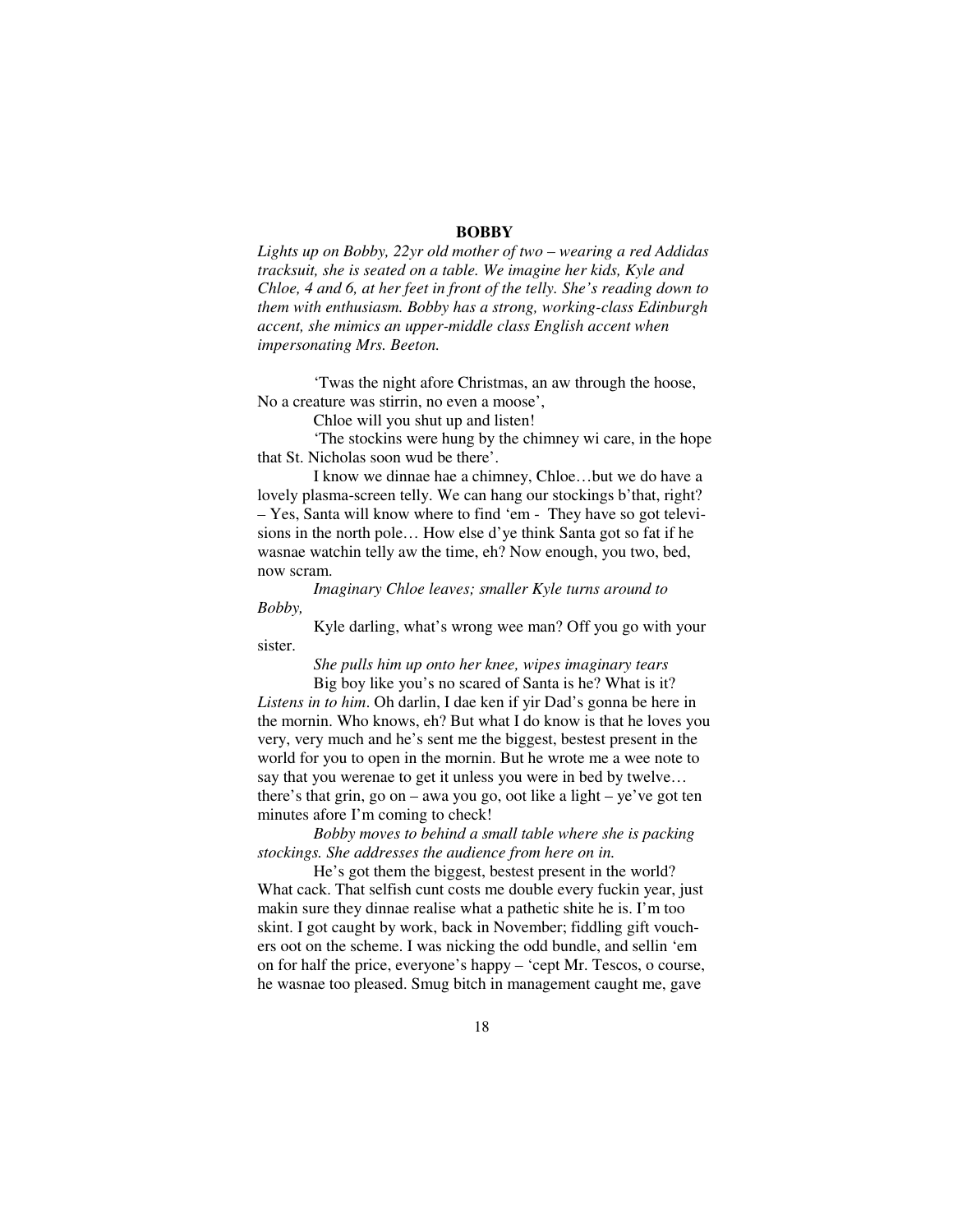## **MONA**

*A small dark haired girl has a mild pregnancy bump that is not seen immediately. Her hair is loose around her face; she holds the innocence of youth and yet acts with disquieting intensity. The stage is set with a central block and one chair placed at its side.* 

## *She stands, hums quietly a child's nursery rhyme and climbs into the centre of the central box.*

This is the house that my mother built. This is the house that lets the outside in and kept the inside out. There are no rules, no don't or can't, no time to get up, no time to be home; just in and out, always in and out and everything open. This is because when I was six mum discovered what Dad had done, what closed doors where really for - she called a builder man and told him to take all the doors away, every last one. The house became a big, toothless mouth, with gaping gaps where all the doors had been. Soon mum found strangers to fill up all those gummy gaps. She filled the house right up with people, like grains of multi-coloured sand; in they'd pour and out they'd run, rivers of funny-looking faces and brightly coloured clothes.

Mother has a hundred Gods; she makes idols of them all; money, sex, beauty – she had the strongest, wildest laugh, as if nothing will ever matter ever again. She is the spoilt kind, the hair, the nails, the men, she takes what she wants. Nothing matters. She is, what you call…young.

Freedom, she said, that was my blessing. She said that I was part of the luckiest generation ever because girls like me had knowledge and knowledge is freedom. My mother made sure that I knew all the truths before the world even began to speak to me. She made sure that I saw everything that there was to be seen.

But there was just one thing that was mine. *She clambers to fetch the box, excited.* A small box that I kept beneath my bed, for all the thoughts that hadn't been hers first; I'd whisper my secrets onto tiny pieces of paper and roll them into little balls, I'd blow them into the hole in the top of the box *blow* and plug my hand over it *slap* in case they ever grew legs and escaped. But they did escape, right out through the gaps where all the doors had been. Mother found my box and took it to her friends – they tipped out all my secrets, the tiny paper balls scurried across the table-top searching for somewhere to hide, but there wasn't anywhere. Those bohemians, with their red-wine mouths, laughed all my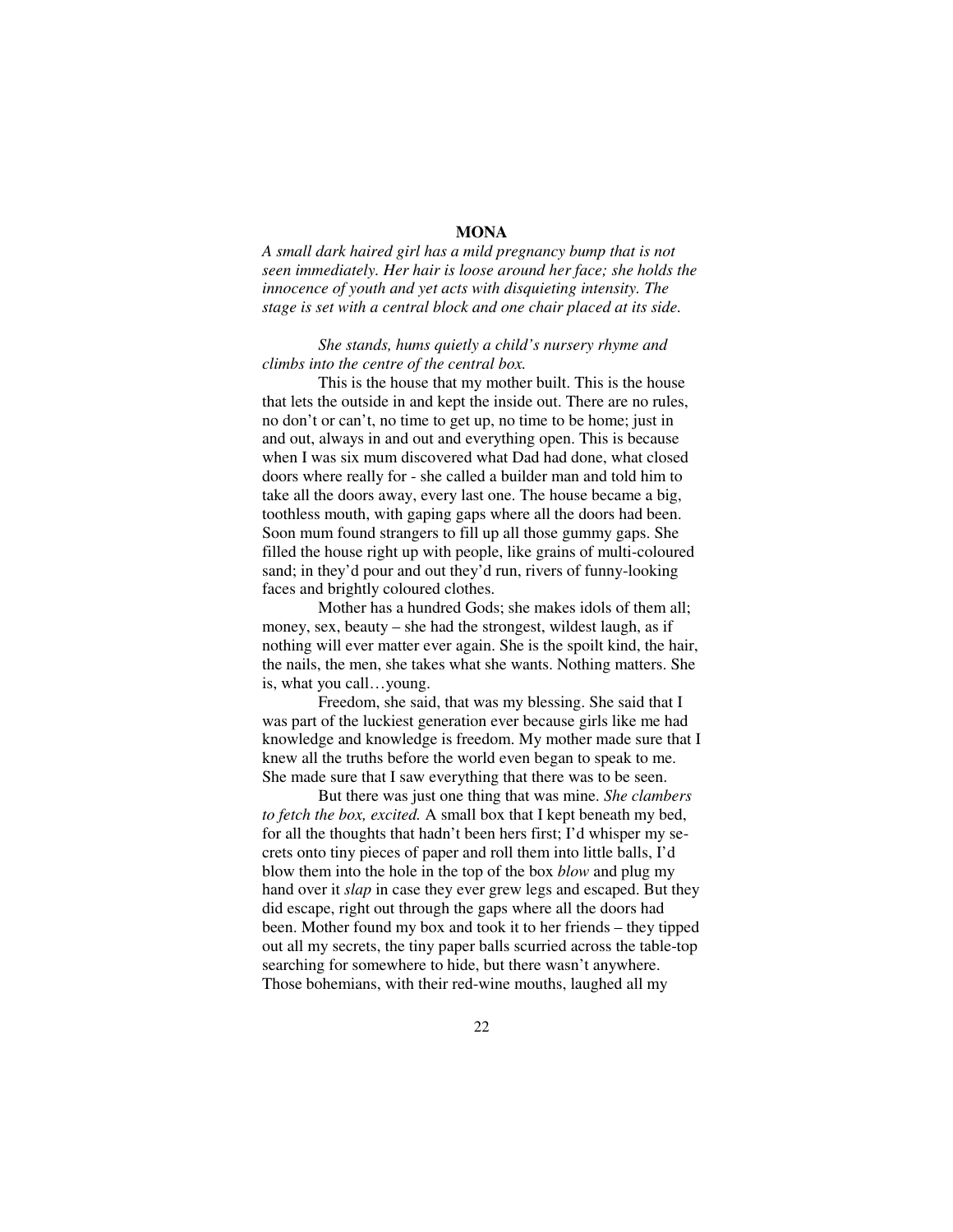#### **MILES**

*Miles is an American man in his mid-twenties. He is dressed in a sharp suit and is attractive due to a corporate aesthetic. He should carry himself with ultimate bodily and vocal composure. The cracks in this composure should be perfectly synchronized with the glimpses of weakness in his performative façade.* 

*Voiceover: 'This is the final call for all passengers to board flight BA192 to Washington, this is the final call, can all passengers go straight to gate 13'. Pause.* 

July  $7<sup>th</sup>$  2005, ten second snap-shot; a goofy young Asian guy is in front of me buying a Mars bar, I'm in a drug store, King's Cross Station, London. He turns to me, he's short ten pence, I give it to him. *He mimes.* 

'Take it easy'.

It's early morning. I'm in a suit, I look down, I have slick shoes on. I walk out to the front of the station, it's summer, it's bright. I see the big white letters scroll across the top and I board a number 30 bus to Hackney Wick.

This is all that I have of that afternoon; Snapshots, shards, flickers, facts.

Here's the facts: My name is Miles Cooper, born in Washington DC, 1982. I've won everything I've ever touched. At 24 I was the most successful broker Merrill Lynch had ever seen. I was the glory boy of the trading floor, making more money than I knew what to do with. My father was planning my biography before I was out of my teens; he always used to say to me, 'Miles, fifteen to fifty, make sure there's not a blank page, you're going to hit the top and keep on going, boy.' In April 2005 the DC office decided my skill was good enough to export, so I was going to London.

*He sits, stares front – sinister -*

Tick tick tick …boom*.* 

I had lent Hasib Mir Hussain ten pence to buy a Mars bar ten minutes before he boarded a bus to Hackney Wick and pressed detonate. He killed himself and thirteen other people that day. I, the one American on board, got out alive. I figure that would have pissed him off, right? Maybe he didn't catch the accent or maybe he was grateful for his final Mars Bar so he gave me some space.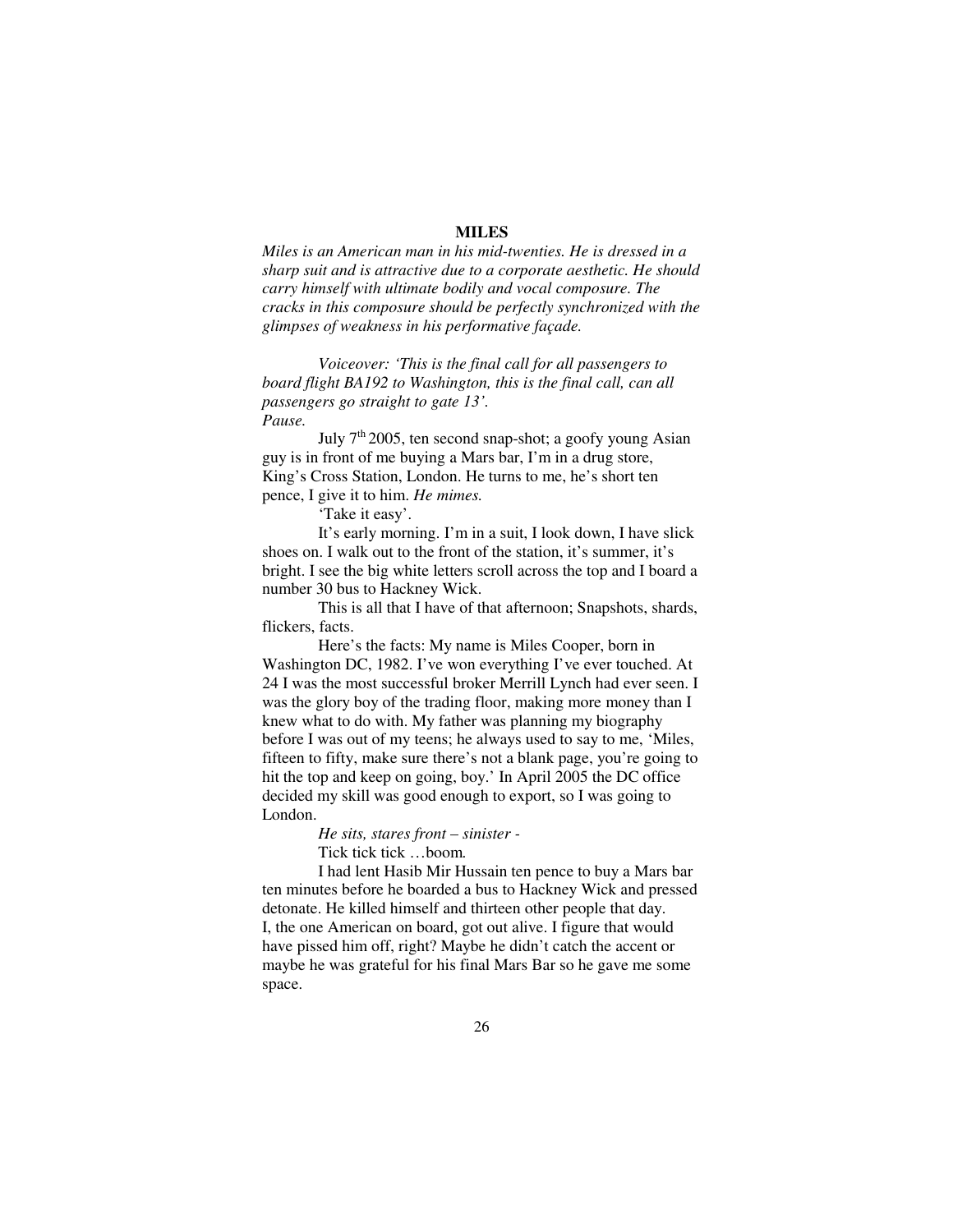#### **MILLIE**

*An apparently well-to-do lady, in her early thirties is dressed in tennis whites and wielding a tennis racket, she is mid-mime, straddling a non-existent middle-aged man, flailing wildly….* 

> 'Miss. J. Hunter Dunn, Miss J. Hunter Dunn Furnish'd and burnish'd by Aldershot sun, What strenuous singles we played after tea, We in the tournament you against me'

*She smiles a motherly smile down at her 'tennis' partner and dismounts.* 

 There we go Robert, all done. Gosh, I always forget how much the old tetrameter really sets a pace, I'm puffed! *Brushes herself down,* Well, you better be getting back to your wife then – parents' evening tonight, isn't it? Well…luck to Amber and don't be beastly to her – *turns and accidentally sees him in some sort of state of undress, and turns prudishly back to face forward, stumbling over her words* – oh, sorry, don't be beastly to her, I'm sure she's just creative rather than academic, we can't all go to  $-$  oh, you're done, excellent! If you could pop the cheque on the table by the door as usual and I'll see you Tuesday. Bye now! Bye, bye.

*Waves, smiling, until he leaves.* 

 Robert Kendrick, lovely chap, massive fan of Betjeman, hats and slacks and fifties sensibilities. He hasn't dealt with the end of it all one little bit. Still longs for the soft twilight of a Surrey evening, cricket on warm afternoons, cardigans, and Pimms. He's quite the old romantic actually – *gets a cup of tea –* demands I recite Betjeman every time we 'have a cup of tea'. Robert shares Betjeman's passion for the robust lady, 'the strongly adorable tennis-girl's hand' – I try my best but I'm no Sharapova. It's so difficult keeping the scansion straight with all that flailing, and when he demands I climax on those bloody dactyls, well, it's a tricky business, I can tell you. But Betjemen it is, he can't get enough of it. It's so hard for him, he despairs of his eldest, Amber, she's doing some sort of Gender Politics nonsense. He can't understand all that. No, Robert's education is more of the classical genre: Homer, Vigil, Plato *pronounced with a hard 'G' and 'plah-toh' respectively* who I always get mixed up with pilates, but they're totally different. That's where we started, actually, with the classics. Then we tip-toed on up, through Donne, where we 'sucked on country pleasures', then a little Raunchy Rochester, got